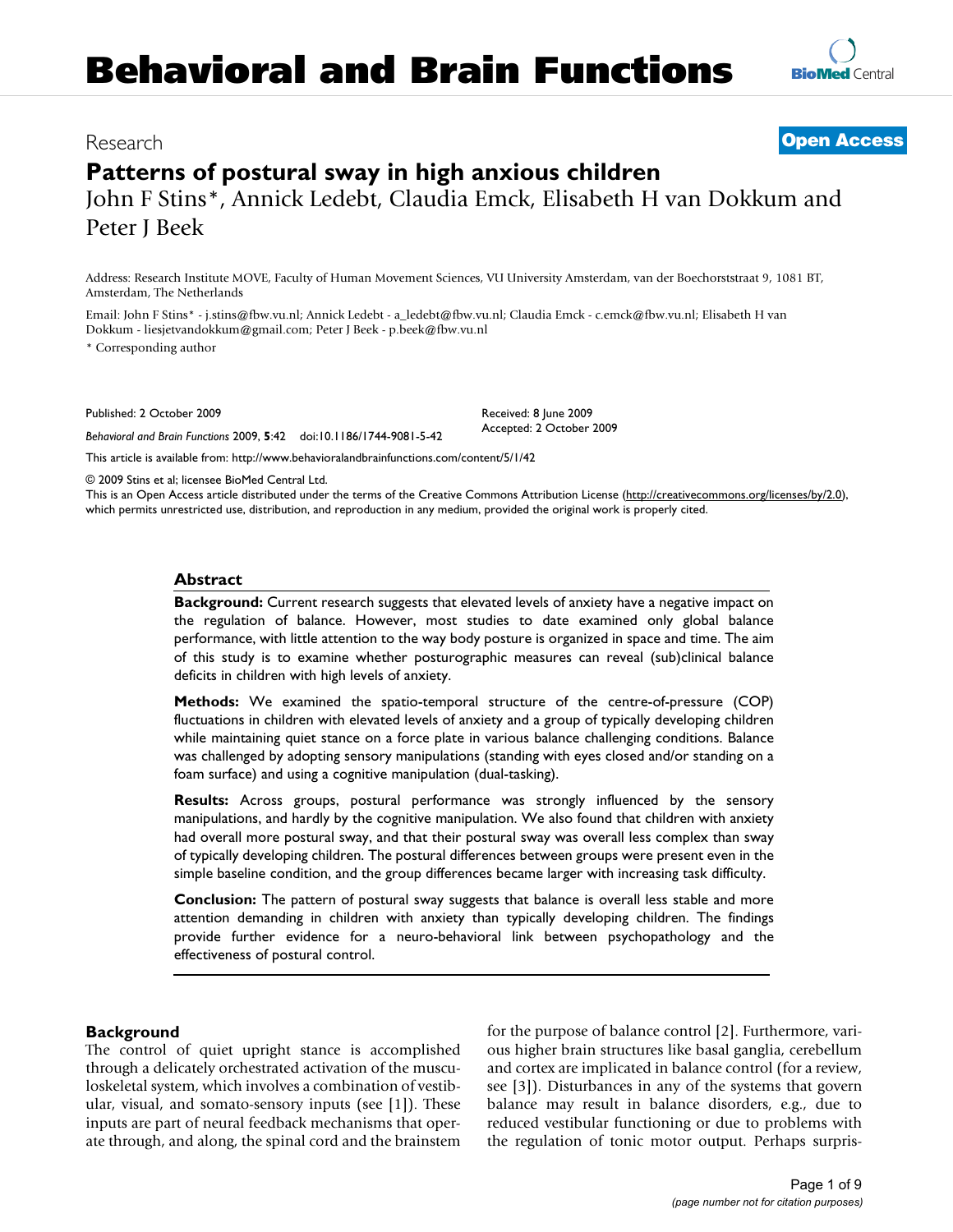ingly, balance disturbances can also result from excessive activity in limbic structures that subserve emotionality, in particular fear and anxiety. Several studies have found impaired balance in individuals with anxiety disorders and, conversely, elevated levels of anxiety among individuals with vestibular disorders [[4-](#page-7-3)[6](#page-7-4)]. These patterns of comorbidity suggest that balance disorders and anxiety disorders share a common pathology. As argued in the literature (e.g. [[7](#page-7-5),[8](#page-7-6)]), this comorbidity is likely mediated by shared neural circuits, in particular the parabrachial nucleus network. The parabrachial nucleus is a major brain stem relay centre for visceral information that includes a vestibulo-recipient region as well as projections to the vestibular nuclei. It has also reciprocal connections with the central amygdaloid nucleus and has been frequently cited as a substrate for anxiety and panic disorders [[7\]](#page-7-5).

If there is indeed a link between the neural structures that govern balance and those that govern anxiety, then balance disorders may - in principle - benefit from interventions aimed at reducing anxiety. Conversely, individuals with anxiety disorders should benefit to some extent from balance training. As a case in point, it was recently shown that a program involving 12 weekly sessions involving balance training resulted not only in improved balance, but also in reduced anxiety and higher self-esteem in a group of children with comorbid balance disorders and elevated levels of anxiety [\[9\]](#page-7-7). A thorough understanding of the interaction between balance and anxiety in children is especially needed as children continue to develop, and their pathology may start a cycle involving avoidance of balance challenging situations (e.g., on the playground), fewer social and physical encounters, and increased risk of anxiety [[10](#page-7-8)]. But only very few studies have examined postural performance in a group of children with anxiety disorders. It was found [\[10\]](#page-7-8) that this group of children made more balance mistakes than controls on a wide variety of balance tests, such as walking on a rope. However, no group differences were found in less challenging situations, such as standing heel-to-toe for a certain amount of time. They [\[10](#page-7-8)] also found elevated levels of dizziness and sensitivity to motion sickness in their clinical sample, although neurological examination revealed no vestibular impairment. It was concluded that childhood anxiety is characterized by subclinical levels of balance disorder.

Further insight into the interaction between balance and anxiety in children can be gained by using posturographic measures that capture the fine-grained spatio-temporal structure of the naturally occurring body sway during quiet stance. Analysis of the center of pressure (COP) time series can be used to reveal essential properties of the balance system, such as its overall stability, its regularity and complexity, and the attentional involvement in balance

regulation, all of which have been considered markers of the quality of postural performance [[11-](#page-7-9)[13\]](#page-7-10). To our knowledge, only two studies have examined postural regulation using a force platform in a child psychiatric population [\[14](#page-7-11),[15](#page-7-12)]. In one study [[14\]](#page-7-11) postural regulation in children with Gilles-de-la-Tourette syndrome (TS) was examined. That study found an increase in sway area and an increase in sway velocity in the TS group relative to typically developing children, regardless of whether the eyes of the participants were open or closed during stance. The other study [[15\]](#page-7-12) examined children with attention deficit/ hyperactivity disorder (ADHD), and here mild postural abnormalities (increased sway area) and mild gait abnormalities were found, regardless of ADHD subtype.

The present research focuses on the interface of childhood anxiety and balance regulation, by means of posturographic measurements. We examined postural performance of a group of children with (sub)clinical anxiety levels under various conditions where balance was challenged. The aim was to reveal which balance parameters related to sway magnitude, sway velocity, and complexity of postural sway would reveal group differences in postural regulation during quiet standing. Our main hypotheses were that the postural sway of high anxious children would (a) have overall greater magnitude (suggestive of lower stability, e.g. [\[16\]](#page-7-13)), (b) have overall greater velocity (suggestive of greater open-loop control, e.g. [[17](#page-7-14)[,18](#page-7-15)]), and (c) be less complex than the sway of typically developing children. With respect to the latter, there is an emerging view that complexity of physiological time series such as cardiovascular time series [\[11\]](#page-7-9) and COP fluctuations (e.g. [\[12](#page-7-16)]) is indicative of the capacity of the system to adapt to a constantly changing environment (see [[19\]](#page-7-17)). Complexity can be thought of as reflecting the information content (entropy) in a time series, and recent studies have shown that postural sway in pathologies such as stroke [[12](#page-7-16)] and cerebral concussion [[20\]](#page-8-0) is indeed characterized by lower entropy than that of controls. As argued by some [[12,](#page-7-16)[21](#page-8-1)[,22](#page-8-2)] it could be that reduced entropy reflects the extent to which actors invest attention in their maintenance of posture, which under normal circumstances takes place in a nearly automatic fashion. Based on these considerations we predicted that the reduced postural capabilities of anxious children become manifested as lower complexity in the time series of their posturograms.

In addition, we examined the prediction following from an earlier study [\[10](#page-7-8)] that putative group differences become even more apparent when balance is challenged (for comparable findings with a group of children with Developmental Coordination Disorder see [[23\]](#page-8-3)). To this end, balance was challenged by increasing the task difficulty in three different ways, namely by removing vision,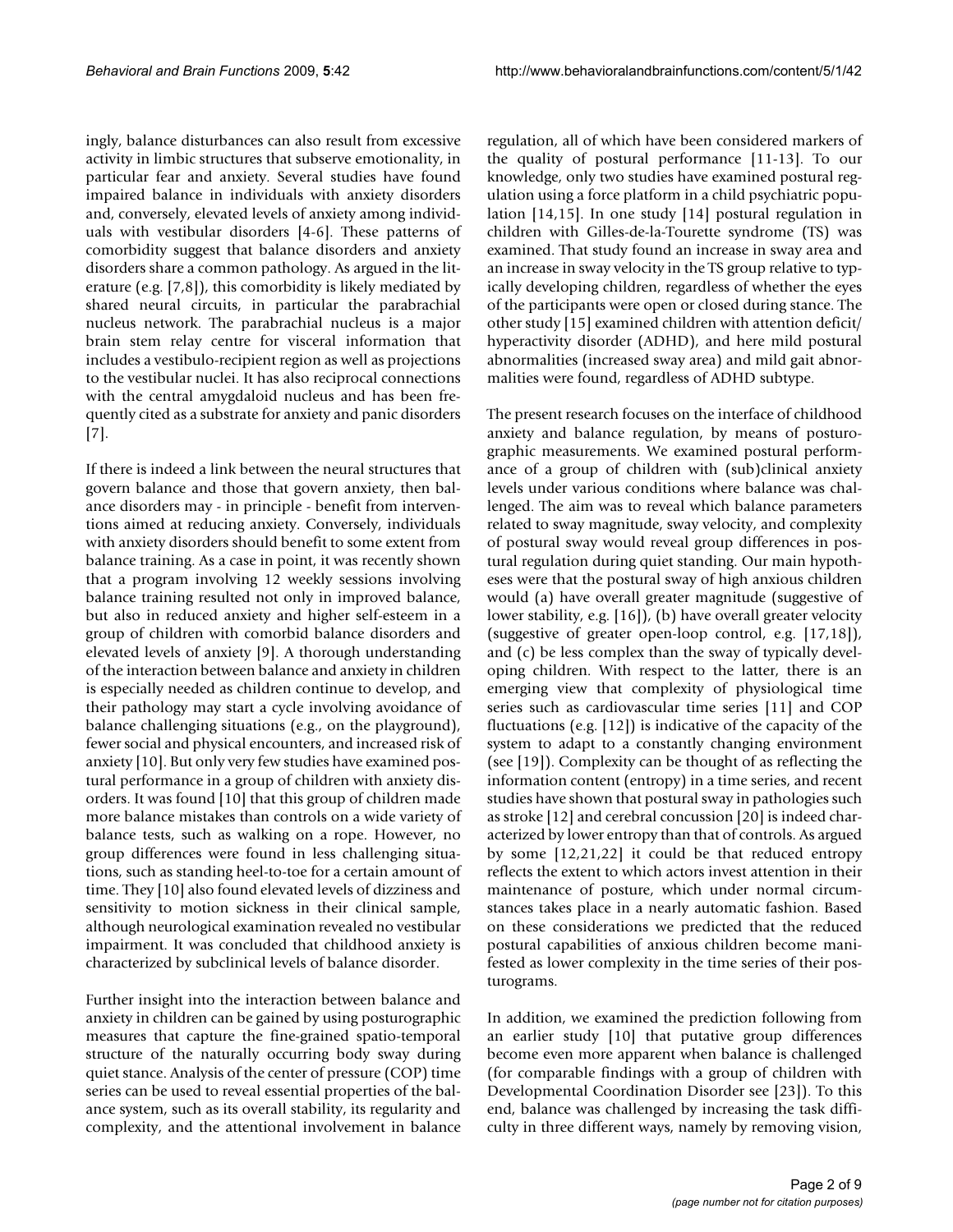by having participants stand on a compliant surface (e.g. [[24](#page-8-4)]), and by imposing an attention-demanding cognitive task. Based on findings that adults with increased anxiety levels have greater reliance on visual information for balance [\[25\]](#page-8-5), we predicted that especially our sample of high anxious children would show excessive sway when no vision was available.

## **Methods**

## *Participants*

Eleven children (8 males, 3 females, mean age: 10.3 yr., SD: 1.2, range 8-12) were recruited at Symfora Group Fornhese, a psychiatric unit for child and youth psychiatry in Amersfoort, the Netherlands. The children were referred to this unit by their general practitioner for diagnosis and treatment for various psychiatric problems, possibly related to ADHD or Obsessive Compulsive Disorder (OCD). Inclusion in the present study was based on the outcome score in the borderline or clinical range of the anxiety/depression scale of the Dutch version of the Child Behaviour Checklist (CBCL; [\[26](#page-8-6)]; see below) that was administered as part of the standard procedure at admission in the unit. Exclusion criteria were physical limitations that might influence the balance measurements, and an IQ-score below 80. At the time of testing, psychiatric diagnosis was still not fully established. Thirteen typically developing children (4 males, 9 females, mean age: 10.1 yr., SD: 1.3, range 8-12), without known (sub)clinical anxiety levels or psychiatric disorders served as a control group. The study was approved by the local ethics committee before it was conducted.

## *Procedure and apparatus*

Balance and anxiety measures were completed at Fornhese (anxiety group [AN]) and at the Faculty of Human Movement Sciences (typically developing [TD] group). Parents gave written informed consent and children assented to participate in the study. The CBCL was completed once more by the participants' parents within a few days following the day of testing.

Participants stood barefoot on a  $1 \times 1$  m custom made strain gauge force plate, with their arms hanging relaxed alongside their body. On all trials the same foot placement was adopted (heels 8.4 cm apart, toes pointing outward at an angle of 9 degrees from the sagittal midline). The postural sway of the participants was registered while they performed three different tasks: standing with no additional challenge; baseline (BS), standing on a compliant surface (foam;  $40 \times 40 \times 8$  cm, medium density) (Foam Standing; FS), and standing while performing a cognitive dual task (DT). All conditions were performed with eyes open (EO) and eyes closed (EC), giving rise to six conditions. Each of these conditions was repeated 5 times, resulting in a total of 30 trials per participant, presented in fully randomized order. Between each block of 6 trials a small break was given, during which participants were able to freely move and walk around. Participants were instructed to maintain quiet stance during the measurements. During eyes open trials, participants were instructed to focus on a drawing located at eye level, 1.5 m in front of them. The dual task consisted of a memory task. During these trials, participants had to listen to a list of animal names. The words were presented at a frequency of 0.5 Hz, which resulted in a total number of twelve different animal names per trial. Participants were instructed to fully concentrate on the names and to memorize as many of the names as they could. After completion of the DT trial, participants verbally reported the animal names they remembered. The number of correctly remembered items was scored by the experimenter.

COP data were collected for 20 s at a sample frequency of 200 Hz. The data collection started after the participant stood still for five seconds. An experimenter stood behind the participant during all trials for safety reasons.

## *Anxiety measures*

In order to assess the level of anxiety two different measures were used. The level of experienced (state) anxiety of the participant was examined by asking participants to scale their current anxiety level immediately prior to the experiment on an anxiety thermometer. The anxiety thermometer runs from 0 to 10, with 0 corresponding to 'no anxiety' and 10 to 'extremely frightened' [[27\]](#page-8-7).

In addition, we assessed trait anxiety a few days following testing based on the scores of the Dutch version of the Child Behaviour Check List. The CBCL is a parent-rating scale to assess various aspects of behavior and psychopathology in childhood. The test-retest reliability of the CBCL and the internal consistency of the scales are both good (for details see [[26\]](#page-8-6)). The CBCL consists of two scales; a social competence scale and a behavior problem scale. Only the behavior problem scale was used for our purposes. The behavior problem scale consists of 113 items describing possible behaviors that the child may or may not exhibit. The items are grouped in eight different syndrome scales, and we focused on the scores of the anxious/depressed sub-scale. The calculated scores of each domain can be classified as 'normal ' (T-scores ≤ 59), 'borderline' (60 ≤ T-scores ≤ 63), or 'clinical range' (T-scores ≥ 64). Scores in the borderline range are often considered high enough to be of concern.

## *Posturographic data analysis*

The continuous displacement of the COP was calculated in *x* (medio-lateral [ML]) and *y* (anterior-posterior [AP]) directions. Prior to all analyses the mean was subtracted from both medio-lateral and anterior-posterior COP tra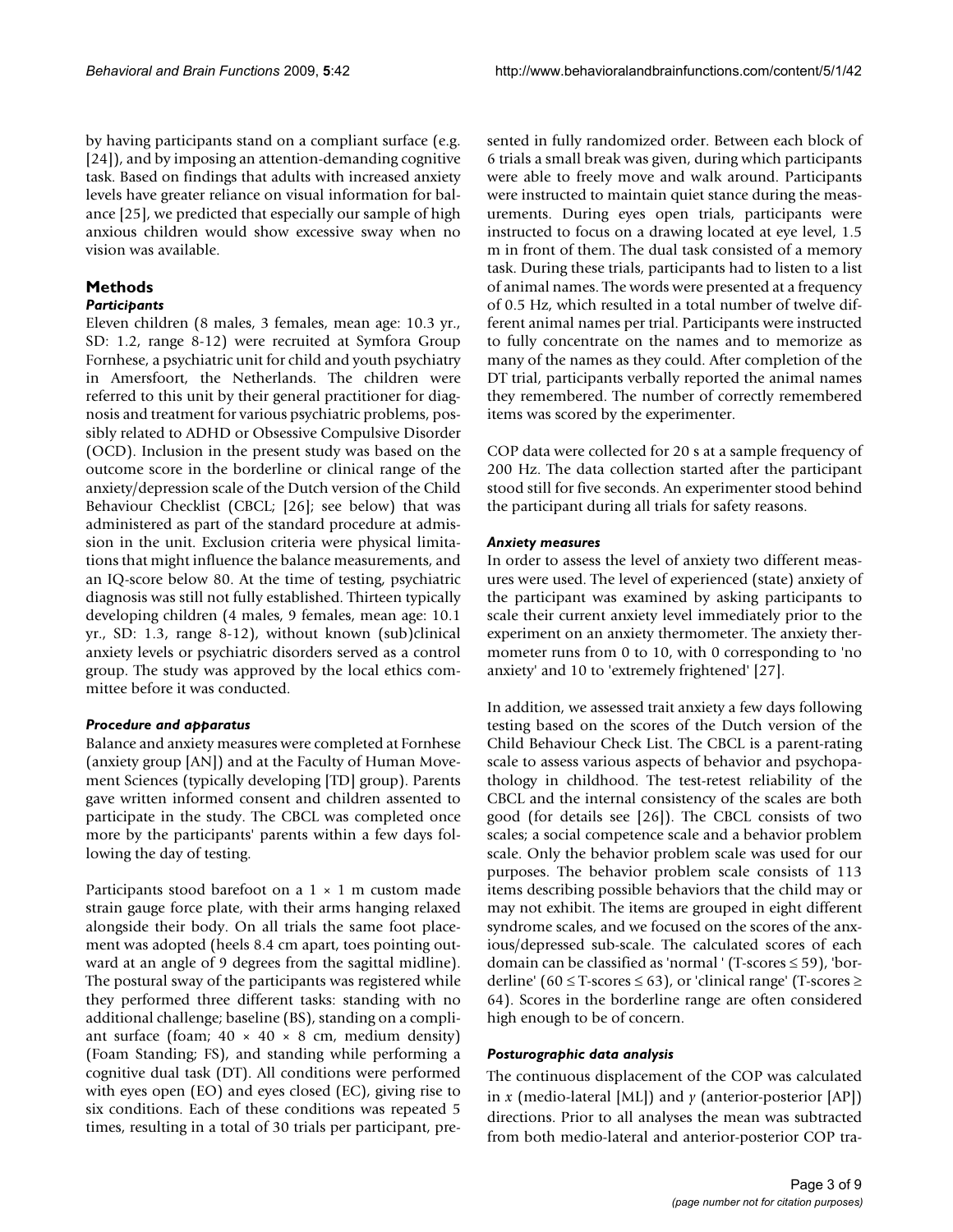jectories to correct for offset. The posturographic time series were bi-directionally filtered (2<sup>nd</sup> order low pass Butterworth filter, cut-off frequency of 12.5 Hz). In addition the radial component, or resultant distance (*r*), was calculated following  $r_i = \sqrt{x_i^2 + y_i^2}$  [\[13\]](#page-7-10), with  $i = 1, 2, 3$ , ..., *N* and *N* indicating the total number of data points in the COP time series (i.e., 3999).

The amount of postural sway was quantified by means of the sway area (SA), a statistically based estimate of a confidence ellipse that encloses approximately 95% of the points of the COP trajectory. The ellipse was calculated using the following equation:

$$
SA = 2\pi F_{.05[2,N-2]}\sqrt{s_{AP}^2 s_{ML}^2 - s_{APML}^2}
$$

where *F*.05 [2, *N*-2] is the *F* statistic at a 95% confidence level for a bivariate distribution with *N* data points. If *N* is > 120,  $F$  is 3.00.  $s_{AP}$  and  $s_{ML}$  are the standard deviations of the AP and ML time series respectively, while  $s_{APML}$  repre-sents their covariance [\[13](#page-7-10)].

Average sway velocity was determined by calculating the sum of the COP displacements in the AP-ML plane over a trial (i.e., the sway path length) and dividing this number by the recording time, i.e., 60 s.

To examine the structure of the COP trajectories independent of its size or scale, *x* and *y* were normalized to unit variance by dividing the time series by their respective standard deviations. The sway path length calculated over this normalized posturogram provides a scale free measure of the amount of 'twisting and turning', in which larger SP<sub>n</sub> values indicate more twisting and turning [\[22](#page-8-2)]. This measure is thus related to the spatial complexity of the COP time series:

$$
SP_n = \sum_{i=1}^{N-1} \sqrt{(x_{i+1} - x_i)^2 + (y_{i+1} - y_i)^2}
$$

Finally, to gain insight into the complexity of the time series we calculated the sample entropy. The sample entropy (SampEn) in a set of data points is the negative natural logarithm of the conditional probability that a sequence of data points with length *N*, having repeated itself within a tolerance *t* for *M* points, will also repeat itself for *M* + 1 points, without allowing self-matches [\[11](#page-7-9)]. SampEn provides information about the regularity of a time-series, whereby a decrease in SampEn values implies an increase in regularity. Low regularity has been associated with a more flexible and healthy pattern, as healthy physiological systems (e.g., the human heart) are often characterized by an irregular and complex type of variability [[11,](#page-7-9)[19\]](#page-7-17) whereas in the presence of pathology or aging more regular (and thus less complex) behavior can be observed [\[12](#page-7-16),[21,](#page-8-1)[22](#page-8-2)[,28](#page-8-8)]. SampEn was calculated on the radial COP components, normalized to unit variance. SampEn software was obtained from PhysioNet. Parameter values of *M* ( $M = 3$ ) and *t* ( $t = 0.05\sigma$ ) were based on earlier studies [\[12,](#page-7-16)[29](#page-8-9)] to find optimum values for these parameters.

#### *Statistical Analysis*

The posturographic data of all dependent measures were averaged over the five trials of each condition. A repeated measures analysis of variance (ANOVA) was used with within-subject factors task (3 levels: BS, FS, and DT) and vision (2 levels: EO and EC), and group (anxiety [AN] and control, i.e. typical development [TD]) as the betweensubject factor on postural sway parameters. Possible interactions were explored using follow-up analyses.

Independent-samples *t*-tests were performed to test for differences between the experimental and the control group on (a) the anxiety thermometer scores, (b) scores of the anxiety/depression scale of the CBCL, and (c) performance on the memory task (number of correctly recalled items). For all analyses we adopted a *p*-value of .05.

#### **Results**

#### *Data evaluation*

The data of two participants, both from the TD group, had to be excluded from the study; the posturographic data of one child showed unexplainable artefacts, while the other child showed elevated levels of anxiety on the anxiety measures. Furthermore, three AN children lost their stability on one occasion in the foam condition. These trials were excluded from the posturographic analyses.

#### *Anxiety measures*

Statistical analyses of the CBCL did show a significant difference between the anxiety and control group on the 'anxious/depressed' scale, *t*(20) = 5.701, *p* < .001, whereby the anxiety group scored in the clinical range (mean 65.2; SD 5.9), whereas all children in the TD group scored in the normal range (mean 52.2; SD 4.4). There were no significant differences between the anxiety levels of groups on the anxiety thermometer (*t*(20) = 0.539, *p* > .1). As the groups did not differ in experienced state anxiety before the onset of the experiment, possible posturographic differences may therefore be due to differences in stable subject characteristics.

#### *Memory performance*

Children in the AN group recalled significantly fewer items than children in the TD group, *t*(20) = 2.920, *p* < .01 (mean 4.2 vs. 5.8 items, respectively).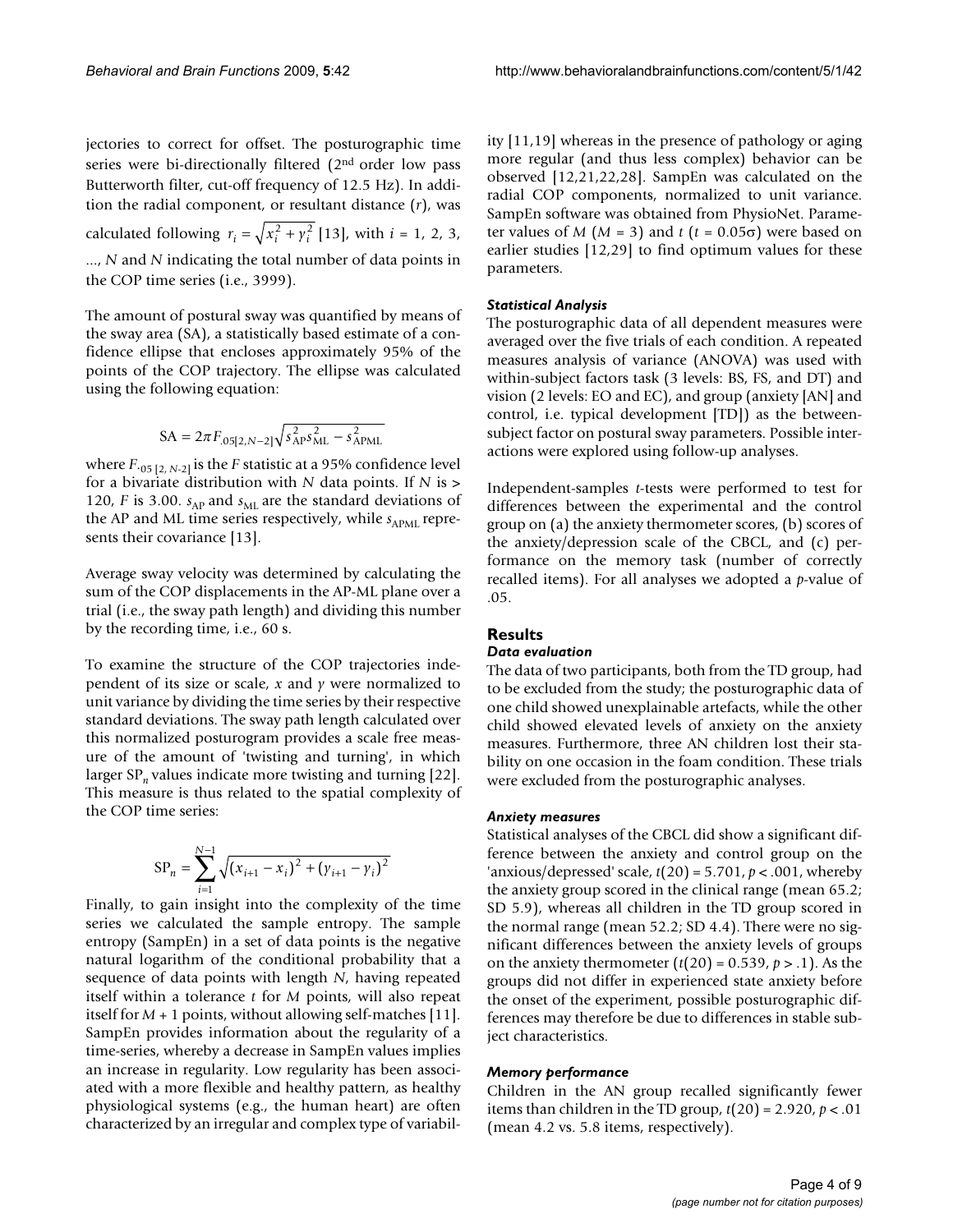#### *Posturographic measures*

#### *Amount of sway*

Main effects of group, *F*(1, 20) = 16.847, *p* < .001, task, *F*(2, 40) = 45.850, *p* < .001, and vision, *F*(1, 20) = 17.064, *p* < .001, were found. The main effect of group indicated that sway area was overall larger for the anxiety group (AN) than the typical developmental group (TD). The main effect of task was due to significantly elevated levels of postural sway in the foam condition, compared to the baseline and cognitive dual task condition. Also, removal of vision led to increased postural sway.

In addition to these main effects significant two-way interactions were found, Task × Vision, *F*(2, 40) = 43.373, *p* < .001, and Task × Group, *F*(2, 40) = 7.590, *p* < .001. The first can be explained by the fact that removal of vision resulted in a larger sway area, but mainly when participants stood on foam. The second revealed that both groups responded differently to the task manipulations; the anxiety group exhibited greatly elevated levels of sway when standing on foam.

Finally, these two-way interactions were modulated by a significant Task  $\times$  Vision  $\times$  Group interaction,  $F(2, 40) =$ 6.[1](#page-4-0)24,  $p < .001$ . As can be seen in Figure 1 the sway area was much larger during the condition where AN participants stood with their eyes closed on the foam surface than during all other conditions. The interaction was explored by performing separate 2 × 2 ANOVA's for each task (BS, FS and DT), with group and vision as factors. As expected, the Group × Vision interaction was only significant for the FS task, *F*(1, 20) = 4.310, *p* < .05, and not for the other tasks. It thus seems to be the case that the threeway interaction was caused by extreme values in one particular condition, namely the condition where AN chil-

<span id="page-4-0"></span>

**Figure 1** 

**Sway Area (mean + s.e.m.) as a function of group, vision and task**. AN = anxiety group, TD = typical developing group.

dren maintained balance under the most challenging circumstances (foam, eyes closed).

#### *Sway velocity*

We found main effects of group, *F*(1, 20) = 7.601, *p* < .05, task,  $F(2, 40) = 73.063$ ,  $p < .001$ , and vision,  $F(1, 20) =$ 69.513,  $p < .001$ . The main effect of group indicated that sway had overall greater velocity for the anxiety group (AN) than the typical developmental group (TD). The main effect of task was due to significantly elevated levels of sway velocity in the foam condition, compared to other conditions. Also, removal of vision led to higher sway velocity.

We found two two-way interactions, Task × Vision, *F*(2, 40) = 112.230, *p* < .001, and Task × Group, *F*(2, 40) = 3.316,  $p < .05$ . The first can be explained by the fact that standing with eyes closed on the foam surface resulted in faster body sway than the other conditions. The second was due to high sway velocity for the anxiety group when standing on foam.

Finally, the three-way Task  $\times$  Vision  $\times$  Group interaction was significant *F*(2, 40) = 6.191, *p* < .001. Similar to the findings with the sway area, this was due to rather high sway velocity values in one particular condition, namely the condition where AN children maintained balance under the most challenging circumstances (foam, eyes closed). Mean values across groups and condition are shown in Figure [2.](#page-4-1)

#### *Normalized sway path length*

The main effect of group, *F*(1, 20) = 7.549, *p* < .05, on the normalized sway path length (SPn) showed that the AN group exhibited a significantly overall shorter sway path than the TD group. In other words, the anxiety group

<span id="page-4-1"></span>

**Figure 2** 

**Sway velocity (mean + s.e.m.) as a function of group, vision and task**. AN = anxiety group, TD = typical developing group.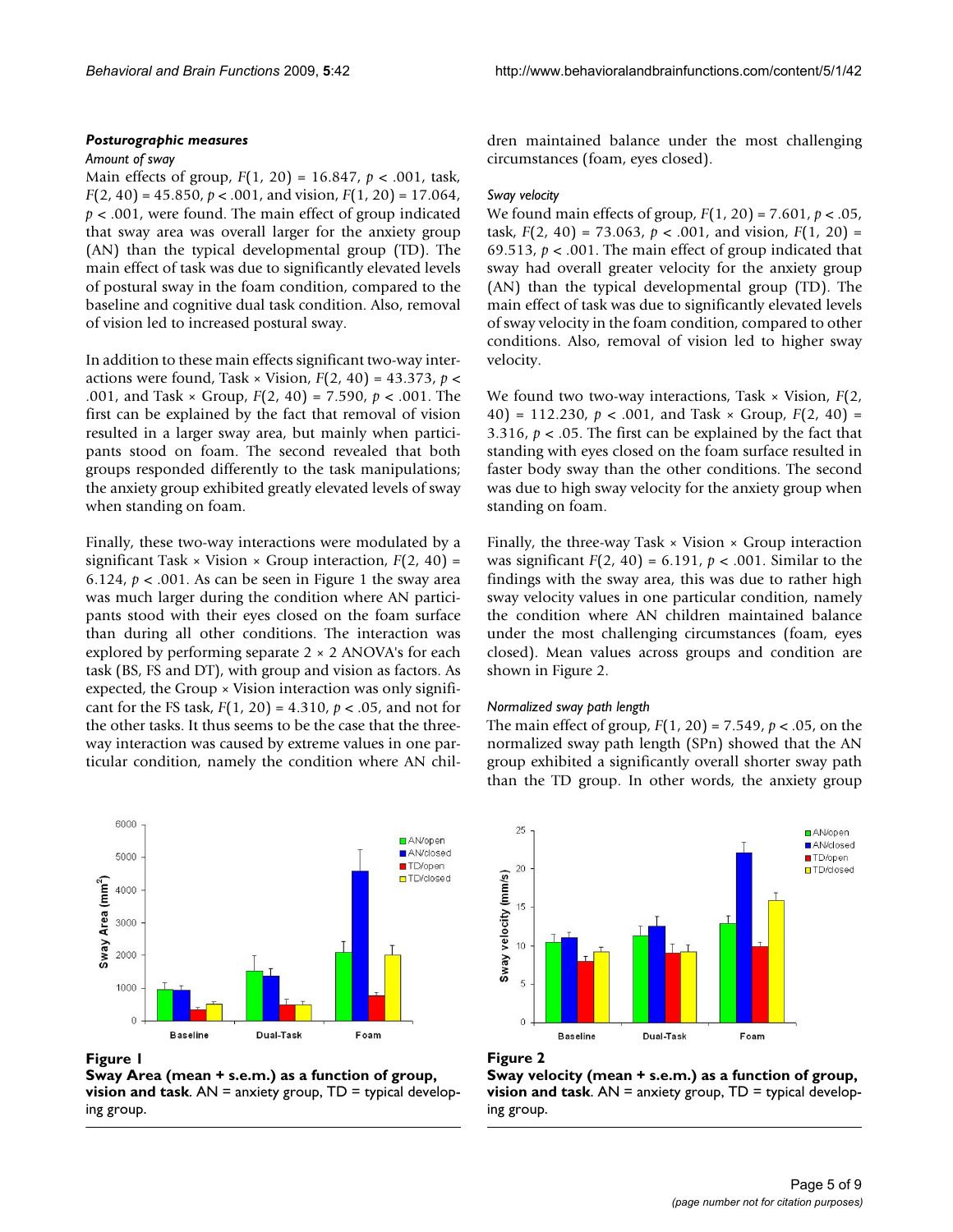showed less 'twisting and turning' during quiet standing than the control group. The main effect of task,  $F(1,20) =$ 18.715,  $p < .001$ , revealed that SPn values were significantly lower in the foam condition than in the other two conditions (BS-DT: *t*(21) = 0.474, *p* > .1; BS-FS: *t*(21) = 3.333, *p* < .05; FS-DT: *t*(21) = 3.562, *p* < .05).

Both main effects were modulated by a significant Task  $\times$ Group interaction, *F*(2, 40) = 4.047, *p* < .05. As can be seen in Figure [3](#page-5-0), there was a larger decrease in SPn values for the TD group than for the AN group when standing on foam.

#### *Sample Entropy*

Statistical analysis of the SampEn values revealed main effects of group, *F*(1, 20) = 9.667, *p* < .05, task, *F*(1, 20) = 16.841, *p* < .001, and vision, *F*(1, 20) = 10.594, *p* < .05. The sway path of the AN group exhibited lower SampEn values than the control group, indicating greater regularity of the COP time series. The effect of task was due to reduced SampEn values during standing on foam relative to the other two conditions. Finally, removal of vision led to a decrease in SampEn compared to when the eyes were open (see Figure [4](#page-5-1)).

In addition, a significant Task  $\times$  Group interaction was found, *F*(2, 40) = 3.245, *p* < .05, which can be explained by the fact that there was only a significant difference in SampEn between the groups during the more challenging tasks (FS: *t*(21) = 2.445, *p* < .05, DT: *t*(21) = 3.778, *p* < .001) and not during normal standing (BS; *t*(21) = 1.956, *p* > .1), regardless of whether vision was available. There was also a significant Vision × Group interaction, *F*(2, 40)  $= 4.618$ ,  $p < .05$ . Post hoc analyses revealed that the main effect of vision only applied to the TD group: removal of vision induced significantly lower SampEn values for this

<span id="page-5-0"></span>

Figure 3

**Normalized Sway Path length (mean + s.e.m.) as a function of group, vision and task**. AN = anxiety group, TD = typical developing group.

<span id="page-5-1"></span>

**Sample Entropy (mean + s.e.m.) as a function of group, vision and task**. AN = anxiety group, TD = typical developing group.

group,  $t(10) = 4.735$ ,  $p < .001$ , whereas removal of vision did not lead to a change in regularity for the AN group  $(t(10) = 0.673, p > 0.1).$ 

#### **Discussion**

The aim of the present study was to gain further insight into the balance-anxiety link, using posturographic measures. We examined the behavior of the naturally occurring body sway in a group of children with elevated anxiety levels and an age-matched control group, using a variety of sensory and cognitive manipulations. The analyses focused on theoretically motivated measures related to postural stability and the complexity of the COP time series. The main results can be summarized as follows.

First, as hypothesized we found evidence for the presence of sub-clinical postural anomalies in children with elevated levels of anxiety. The COP fluctuations of the anxiety group during normal standing exhibited a larger sway area than the controls. This is suggestive of lower postural stability, although it should be noted that the precise relation between the amount of sway and stability of the human "inverted pendulum" remains to be elucidated (e.g. [\[30\]](#page-8-10)). Also, COP movements were relatively fast in the anxiety group. It has been argued that high sway velocity is indicative of greater open-loop regulation of balance [[18](#page-7-15)], as opposed to closed-loop (automatized) balance, which could mean that the anxiety group is less reliant on automatized postural control processes. In addition, we found that the COP fluctuations of the anxiety group were on average less complex than those of controls, as exemplified by shorter normalized sway path (suggestive of fewer corrective sub-movements) and greater regularity, which is also in line with our hypothesis. These latter two measures have been linked to the amount of attention invested in the regulation of balance. As argued in the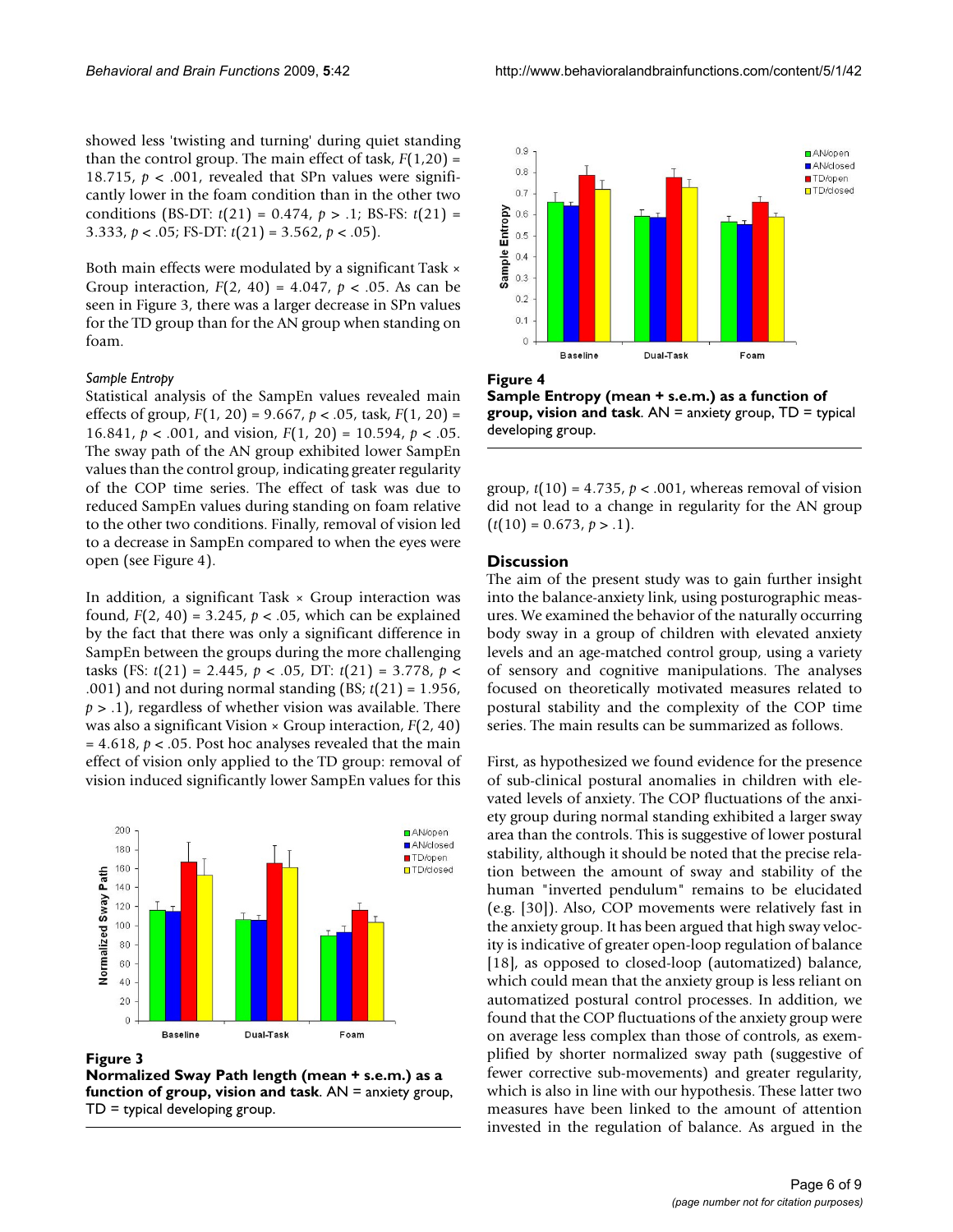Introduction, postural sway of patients with neurological disorders such as stroke or concussion is characterized by greater regularity, which is suggestive of increased cognitive control to compensate for the reduced capabilities of the motor system to operate in an automatic and fluent fashion. In relation to this, it was found [\[12\]](#page-7-16) that regularity of the COP fluctuations of stroke patients decreased again in the course of rehabilitation, which was interpreted as a progressive reduction in attentional investment, i.e., increased automaticity of postural regulation. Another study [[31](#page-8-11)] examined the other end of the hypothesized automaticity continuum, and it was found that the COP of young skilled dancers was even less regular than that of healthy controls, suggesting even less cognitive investment in balance, i.e., a more fully automatized form of balance control. Thus, the present findings suggest that children with elevated levels of anxiety utilize excessive attentional resources for the maintenance of posture. Under normal circumstances the regulation of balance takes place in a (nearly) fully automatic manner, which leaves the actor enough room to allocate attention to other tasks, such as talking, thinking, or visual search. Our results imply that children with elevated levels of anxiety will be less capable of dividing attention between the regulation of balance and cognitive secondary tasks. Future studies will have to control for differences in cognitive capability, in order to test this hypothesis more rigorously.

Second, we found that the availability of visual information affected the COP. When standing with eyes closed there was an overall increase in body sway an increase in sway velocity, and an increase in the regularity of the COP fluctuations, compared to quiet standing with the eyes open. Although it is usually assumed that increase in body sway with eyes closed is due to loss of stability as a result of the removal of a crucial source of information for the regulation of balance, it could also be the case that the increase in sway reflects that actor's attempt to increase the reliability of vestibular and proprioceptive channels. From this perspective, actors can make a conscious effort to compensate for their loss of vision by increasing the amount of self-generated exploratory motor activity, in the service of facilitating or sensitizing alternate sources of information. Although we found no interaction between group and vision on the amount of body sway, this interaction was significant for the regularity of sway. We found that closing the eyes led to more regularity (suggestive of greater attentional involvement in balance regulation), but only for the TD group, which was contrary to our expectations. It could be the case that children in the TD group changed their postural strategy from automatic control (eyes open) to a strategy involving attentional control (eyes closed), whereas the children in the anxiety group used attentional regulation of balance throughout

the experiment, that is, regardless of the availability of visual information.

Third, we found that postural sway was hardly affected by the cognitive secondary task (DT). The only reliable finding involving cognition was a decrease in SampEn for the AN group, suggesting that performing a challenging secondary task (word memorization) led to an even greater attentional involvement in balance for the anxiety group, relative to controls. Although effects of cognition on postural fluctuations are commonly found, the literature is actually quite inconsistent, and at present no firm conclusions can be drawn regarding the way concurrent cognitive tasks impact on the regulation of balance [[30\]](#page-8-10).

Fourth, we found that balance was strongly affected by standing on a compliant surface. When standing on foam there was an increase in body sway, an increase in sway velocity, a decrease in the length of the normalized sway path, and an increase in the regularity of the COP fluctuations, compared to standing on a rigid surface. Note that standing on foam reduces the reliability of proprioceptive information from the ankles. This, in turn, may again lead to reduced postural stability, and a greater need to invest attentional resources in the maintenance of balance, resulting in lower complexity of the signal. Importantly, the anxiety group reacted strongly to this manipulation, especially with eyes closed. There was a 4- to 5-fold increase in the size of the sway area in the AN group when standing on foam with eyes closed, compared to standing on a steady surface with eyes open (see Figure [1\)](#page-4-0). The results also clearly show that when the balance task became more difficult the differences in postural performance between the subject groups became greater. This is fully in line with the study described earlier [\[10\]](#page-7-8), where it was found that maintaining balance on an unsteady surface (a trampoline) resulted in a disproportionate increase in balance mistakes in the group of children with anxiety disorder, compared to controls.

At present, only very few studies have examined postural behavior in various psychopathologies. Sub-clinical postural anomalies were found in children with Tourette syndrome [[14\]](#page-7-11), adult obsessive-compulsive disorder patients [[32](#page-8-12)], and children with ADHD [\[15](#page-7-12)]. In all these studies it was theorized that neural structures involved in psychopathology and structures involved in balance regulation share a common network. More specifically, some authors [[14](#page-7-11)] speculated that the observed postural anomalies were due to impaired feedback processing, associated with fronto-striatal dysfunction. Along similar lines, others [[32](#page-8-12)] proposed that prosencephalic structures - involved in anxiety - can influence the vestibular system via the parabrachial nucleus. It has also been suggested that postural dysregulation could be related to mild cerebellar dysfunc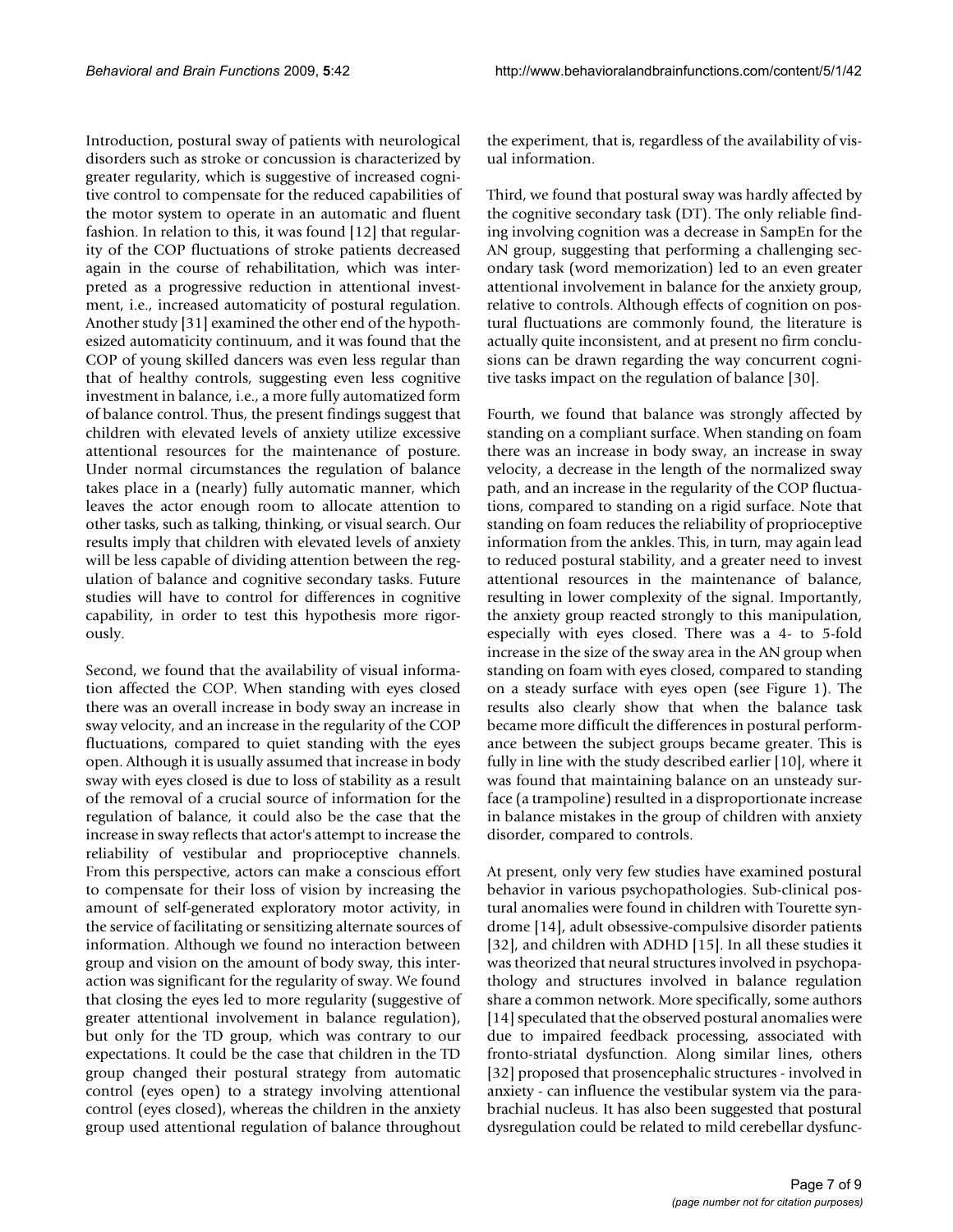tion [[15](#page-7-12)]. At present, it is unknown whether psychopathology can directly dysregulate the neural systems that subserve the regulation of balance, or whether some unknown brain lesion (either hereditary or acquired) simultaneously affects a number of subsystems in the course of brain maturation, which would be consistent with the notion of 'atypical brain development' (e.g. [[33](#page-8-13)]). According to this notion, developmental brain disorders can result in a spectrum of seemingly unrelated disabilities, resulting in unique neuropsychological profiles that do not fit nicely in pre-existing diagnostic categories. Comorbidity (or "co-occurrence" [\[34\]](#page-8-14)) of neuropsychiatric problems is therefore the rule, not the exception. The studies cited above all reported comorbid disorders in their sample, and they acknowledged that the heterogeneity of the patients groups precludes drawing strong conclusions. With respect to our clinical sample, the children had behavior problems related to ADHD and OCD, so that our observation of postural anomalies cannot be attributed exclusively to anxiety. Future studies will have to reduce the within group variance by either using more heterogeneous samples (preferably also gender-matched), or through appropriate statistical techniques such as multiple regression. In addition, brain imaging studies can shed valuable light on which brain structures (limbic, motor, or otherwise) are affected.

## **Limitations**

A clear limitation concerns the heterogeneity of the sample in terms of clinical status. Relatedly, possible comorbidity with other disorders puts a limit on the generalizability of the findings. However, the findings are consistent with the emerging view that anxiety disorders and balance performance are intertwined.

## **Conclusion**

We found postural anomalies in children with elevated anxiety levels. The children exhibited overall more regular postural sway even for the simplest balance task which suggests that the underlying postural control is qualitatively different from children without elevated anxiety. We postulated that these anomalies are in part due to an excessive attentional focus (possibly related to hypervigilance) to the own body. The present study is consistent with the increasing awareness in the psychiatric field that neurodevelopmental disorders may benefit from bodyoriented treatment approaches.

## **Competing interests**

The authors declare that they have no competing interests.

## **Authors' contributions**

JS analyzed the data and drafted the manuscript. AL and CE coordinated the study and commented on the written drafts of the manuscript including interpretation of the results. EHVD collected the data, performed the data analysis and was involved in drafting the manuscript. PJB was involved in drafting and revising the manuscript. All authors read and approved the final manuscript.

## **Acknowledgements**

We would like to thank all participating children and their parents as well as the management of Symfora Group Fornhese for their cooperation. We are specifically grateful to Renate van Haren, Dik van Leeuwen and Hanneke Sleeuwenhoek for their help in recruiting participants.

#### **References**

- <span id="page-7-0"></span>1. Horlings CGC, Küng UM, Bloem BR, Honegger F, van Alfen N, van Engelen BGM, Allum JHJ: **[Identifying deficits in balance control](http://www.ncbi.nlm.nih.gov/entrez/query.fcgi?cmd=Retrieve&db=PubMed&dopt=Abstract&list_uids=18782677) [following vestibular or proprioceptive loss using posturo](http://www.ncbi.nlm.nih.gov/entrez/query.fcgi?cmd=Retrieve&db=PubMed&dopt=Abstract&list_uids=18782677)[graphic analysis of stance tasks.](http://www.ncbi.nlm.nih.gov/entrez/query.fcgi?cmd=Retrieve&db=PubMed&dopt=Abstract&list_uids=18782677)** *Clin Neurophysiol* 2008, **119:**2338-2346.
- <span id="page-7-1"></span>2. Loram ID, Maganaris CN, Lakie M: **Active, non-spring-like muscle movements in human postural sway: how might paradoxical** changes in muscle length be produced? **564.1:**281-293.
- <span id="page-7-2"></span>3. Lalonde R, Strazielle C: **[Brain regions and genes affecting pos](http://www.ncbi.nlm.nih.gov/entrez/query.fcgi?cmd=Retrieve&db=PubMed&dopt=Abstract&list_uids=17222959)[tural control.](http://www.ncbi.nlm.nih.gov/entrez/query.fcgi?cmd=Retrieve&db=PubMed&dopt=Abstract&list_uids=17222959)** *Prog Neurobiol* 2007, **81:**45-60.
- <span id="page-7-3"></span>4. Balaban CD, Jacob RG: **[Background and history of the interface](http://www.ncbi.nlm.nih.gov/entrez/query.fcgi?cmd=Retrieve&db=PubMed&dopt=Abstract&list_uids=11388357) [between anxiety and vertigo.](http://www.ncbi.nlm.nih.gov/entrez/query.fcgi?cmd=Retrieve&db=PubMed&dopt=Abstract&list_uids=11388357)** *J Anxiety Disord* 2001, **15:**27-51.
- 5. Kogan E, Lidor R, Bart O, Bar-Haim Y, Mintz M: **[Comorbidity](http://www.ncbi.nlm.nih.gov/entrez/query.fcgi?cmd=Retrieve&db=PubMed&dopt=Abstract&list_uids=19049239) [between balance and anxiety disorders: verification in a nor](http://www.ncbi.nlm.nih.gov/entrez/query.fcgi?cmd=Retrieve&db=PubMed&dopt=Abstract&list_uids=19049239)[mal population.](http://www.ncbi.nlm.nih.gov/entrez/query.fcgi?cmd=Retrieve&db=PubMed&dopt=Abstract&list_uids=19049239)** *J Psychol* 2008, **142:**601-613.
- <span id="page-7-4"></span>6. Sklare DA, Konrad HR, Maser JD, Jacob RG: **[Special issue on the](http://www.ncbi.nlm.nih.gov/entrez/query.fcgi?cmd=Retrieve&db=PubMed&dopt=Abstract&list_uids=11388353) [interface of balance disorders and anxiety. An introduction](http://www.ncbi.nlm.nih.gov/entrez/query.fcgi?cmd=Retrieve&db=PubMed&dopt=Abstract&list_uids=11388353) [and overview.](http://www.ncbi.nlm.nih.gov/entrez/query.fcgi?cmd=Retrieve&db=PubMed&dopt=Abstract&list_uids=11388353)** *J Anxiety Disord* 2001, **15:**1-7.
- <span id="page-7-5"></span>7. Balaban CD: **[Neural substrates linking balance control and](http://www.ncbi.nlm.nih.gov/entrez/query.fcgi?cmd=Retrieve&db=PubMed&dopt=Abstract&list_uids=12526985) [anxiety.](http://www.ncbi.nlm.nih.gov/entrez/query.fcgi?cmd=Retrieve&db=PubMed&dopt=Abstract&list_uids=12526985)** *Physiol Behav* 2002, **77:**469-475.
- <span id="page-7-6"></span>8. Balaban CD, Thayer JF: **[Neurological bases for balance-anxiety](http://www.ncbi.nlm.nih.gov/entrez/query.fcgi?cmd=Retrieve&db=PubMed&dopt=Abstract&list_uids=11388358) [links.](http://www.ncbi.nlm.nih.gov/entrez/query.fcgi?cmd=Retrieve&db=PubMed&dopt=Abstract&list_uids=11388358)** *J Anxiety Disord* 2001, **15:**53-79.
- <span id="page-7-7"></span>9. Bart O, Bar-Haim Y, Weizman E, Levin M, Sadeh A, Mintz M: **Balance treatment ameliorates anxiety and increases self-esteem in children with comorbid anxiety and balance disorder.** *Res Dev Disabilities* 2009, **30:**486-495.
- <span id="page-7-8"></span>10. Erez O, Gordon CR, Sever J, Sadeh A, Mintz M: **[Balance dysfunc](http://www.ncbi.nlm.nih.gov/entrez/query.fcgi?cmd=Retrieve&db=PubMed&dopt=Abstract&list_uids=15125981)[tion in childhood anxiety: findings and theoretical approach.](http://www.ncbi.nlm.nih.gov/entrez/query.fcgi?cmd=Retrieve&db=PubMed&dopt=Abstract&list_uids=15125981)** *J Anxiety Disord* 2004, **18:**341-356.
- <span id="page-7-9"></span>11. Richman JS, Moorman JR: **[Physiological time-series analysis](http://www.ncbi.nlm.nih.gov/entrez/query.fcgi?cmd=Retrieve&db=PubMed&dopt=Abstract&list_uids=10843903) [using approximate entropy and sample entropy.](http://www.ncbi.nlm.nih.gov/entrez/query.fcgi?cmd=Retrieve&db=PubMed&dopt=Abstract&list_uids=10843903)** *Am J Physiol Heart Circ Physiol* 2000, **278:**H2039-H2049.
- <span id="page-7-16"></span>12. Roerdink M, de Haart M, Daffertshofer A, Donker SF, Geurts ACH, Beek PJ: **[Dynamical structure of center-of-pressure trajecto](http://www.ncbi.nlm.nih.gov/entrez/query.fcgi?cmd=Retrieve&db=PubMed&dopt=Abstract&list_uids=16685508)[ries in patients recovering from stroke.](http://www.ncbi.nlm.nih.gov/entrez/query.fcgi?cmd=Retrieve&db=PubMed&dopt=Abstract&list_uids=16685508)** *Exp Brain Res* 2006, **174:**256-269.
- <span id="page-7-10"></span>13. Prieto TE, Myklebust JB, Hoffmann RG, Lovett EG, Myklebust BM: **[Measures of postural steadiness: differences between](http://www.ncbi.nlm.nih.gov/entrez/query.fcgi?cmd=Retrieve&db=PubMed&dopt=Abstract&list_uids=9214811) [healthy young and elderly adults.](http://www.ncbi.nlm.nih.gov/entrez/query.fcgi?cmd=Retrieve&db=PubMed&dopt=Abstract&list_uids=9214811)** *IEEE Trans Biomed Eng* 1996, **43:**956-966.
- <span id="page-7-11"></span>14. Lemay M, Termoz N, Lesperance P, Chouinard S, Rouleau GA, Richer F: **[Postural control anomalies in children with Tourette syn](http://www.ncbi.nlm.nih.gov/entrez/query.fcgi?cmd=Retrieve&db=PubMed&dopt=Abstract&list_uids=17342479)[drome.](http://www.ncbi.nlm.nih.gov/entrez/query.fcgi?cmd=Retrieve&db=PubMed&dopt=Abstract&list_uids=17342479)** *Exp Brain Res* 2007, **179:**525-530.
- <span id="page-7-12"></span>15. Buderath P, Gärtner K, Frings M, Christiansen H, Schoch B, Konczak J, Gizewski ER, Hebebrand J, Timmann D: **[Postural and gait per](http://www.ncbi.nlm.nih.gov/entrez/query.fcgi?cmd=Retrieve&db=PubMed&dopt=Abstract&list_uids=18963991)[formance in children with attention deficit/hyperactivity dis](http://www.ncbi.nlm.nih.gov/entrez/query.fcgi?cmd=Retrieve&db=PubMed&dopt=Abstract&list_uids=18963991)[order.](http://www.ncbi.nlm.nih.gov/entrez/query.fcgi?cmd=Retrieve&db=PubMed&dopt=Abstract&list_uids=18963991)** *Gait Posture* 2009, **29:**249-254.
- <span id="page-7-13"></span>16. Schmit JM, Regis DI, Riley MA: **[Dynamic patterns of postural](http://www.ncbi.nlm.nih.gov/entrez/query.fcgi?cmd=Retrieve&db=PubMed&dopt=Abstract&list_uids=15655686) [sway in ballet dancers and track athletes.](http://www.ncbi.nlm.nih.gov/entrez/query.fcgi?cmd=Retrieve&db=PubMed&dopt=Abstract&list_uids=15655686)** *Exp Brain Res* 2005, **163:**370-378.
- <span id="page-7-14"></span>17. Deconinck FJA, De Clercq D, Van Coster R, Oostra A, Dewitte G, Savelsbergh GJP, Cambier D, Lenoir M: **Sensory contributions to balance in boys with developmental coordination disorder.** *Adapt Phys Activ Q* 2007, **25:**17-35.
- <span id="page-7-15"></span>18. Riach CL, Starkes JL: Velocity of centre of pressure excursions **as an indicator of postural control systems in children.** *Gait Posture* 1994, **2:**167-172.
- <span id="page-7-17"></span>19. Duarte M, Sternad D: **[Complexity of human postural control in](http://www.ncbi.nlm.nih.gov/entrez/query.fcgi?cmd=Retrieve&db=PubMed&dopt=Abstract&list_uids=18696056) [young and older adults during prolonged standing.](http://www.ncbi.nlm.nih.gov/entrez/query.fcgi?cmd=Retrieve&db=PubMed&dopt=Abstract&list_uids=18696056)** *Exp Brain Res* 2008, **191:**265-276.